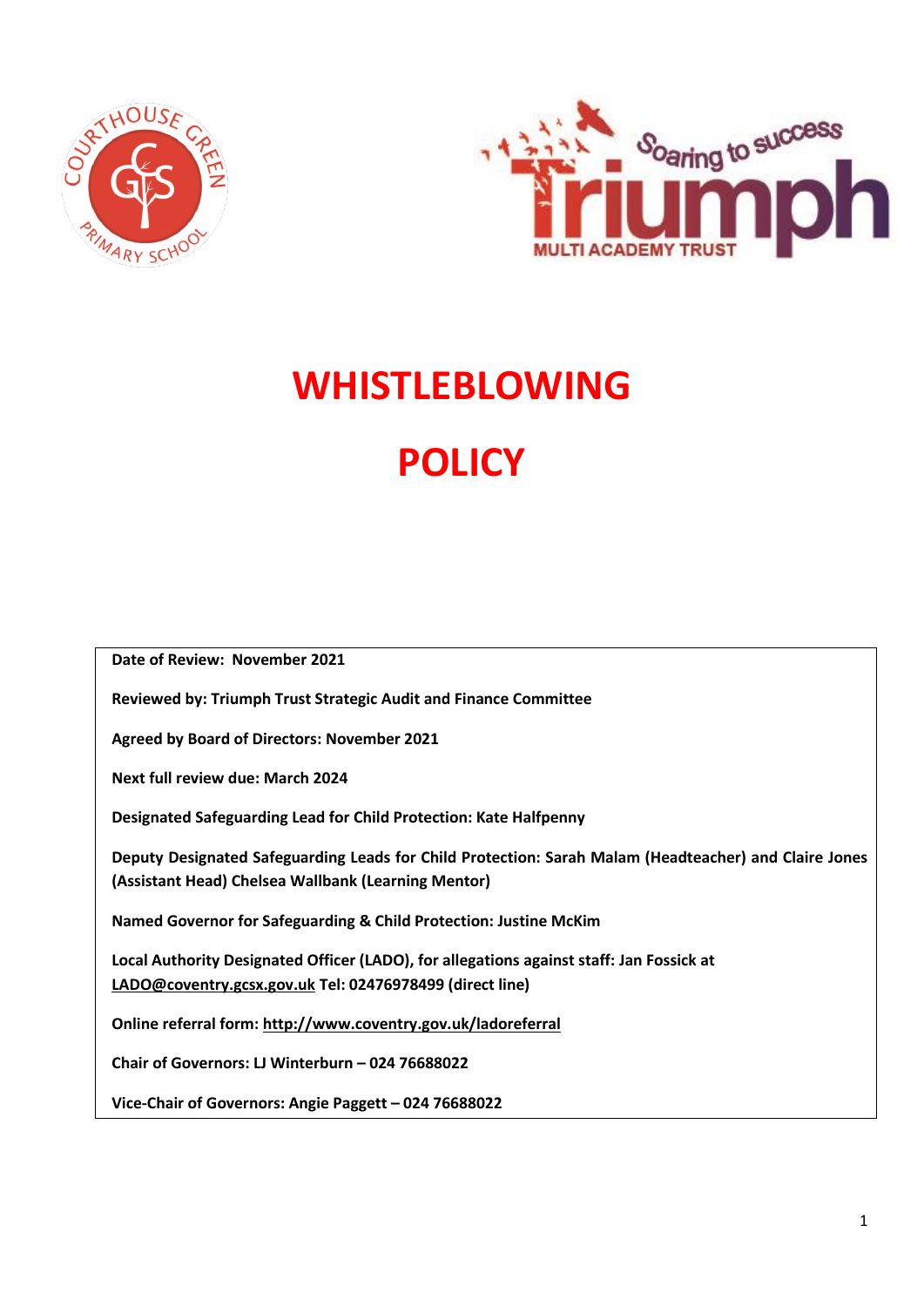# **1. Introduction**

Triumph Multi Academy trust is committed to the highest possible standards of openness, professionalism and accountability. In reference to 'school' within this policy we are referring to Courthouse Green Primary School (and Alderman's Green who have a persoanlised version of this policy). In line with that commitment we expect employees, and others that we deal with, who have serious concerns about any aspect of a school's /Trust's activities or those who work for the school/Trust, to come forward and voice those concerns. It is recognised that most cases will have to proceed on a confidential basis and anyone who raises a concern is protected by the Public Interest Disclosure Act 1998.

This policy document makes it clear that you can raise concerns without fear of victimisation, subsequent discrimination or disadvantage. This Whistleblowing Policy is intended to encourage and enable employees to raise serious concerns within the school/Trust rather than overlooking a problem or "blowing the whistle" outside. The policy also applies to contractors working for the school/Trust or on school/Trust premises. It also covers suppliers and those providing services under a contract with the school/Trust.

An important aspect of accountability and transparency is a mechanism to enable staff and other members of the organisation to voice concerns in a responsible and effective manner. It is a fundamental term of every contract of employment that an employee will faithfully serve his or her employer and not disclose confidential information about the employer's affairs. Nevertheless, where an individual discovers information which they believe shows serious malpractice or wrongdoing within the organisation then this information should be disclosed internally without fear of reprisal, and there should be arrangements to enable this to be done independently of line management (although in relatively minor instances the line manager would be the appropriate person to be told).

The Public Interest Disclosure Act, which came into effect in 1999, gives legal protection to employees against being dismissed or penalised by their employers as a result of publicly disclosing certain serious concerns. Courthouse Green Primary School has endorsed the provisions set out below so as to ensure that no members of staff should feel at a disadvantage in in raising registmate registmate concerns.

It should be emphasised that this policy is intended to assist individuals who believe they have discovered malpractice or impropriety. It is not designed to question financial or business decisions taken by the school nor should it be used to reconsider any matters which have already been addressed under harassment, complaint, disciplinary or other procedures.

#### **2. Scope of Policy**

This policy is designed to enable employees of the school to raise concerns internally and at a high level and to disclose information which the individual believes shows malpractice or impropriety. This policy is intended to cover concerns which are in the public interest and may at least initially be investigated separately but might then lead to the invocation of other procedures e.g. disciplinary. These concerns could include:

- Financial malpractice or impropriety or fraud
- Failure to comply with a legal obligation or Statutes
- Dangers to Health & Safety or the environment
- Criminal activity
- Improper conduct or unethical behaviour
- Attempts to conceal any of these.

#### **3. Safeguarding Issues**

Any allegation of abuse of a pupil/child by a member of staff must be reported to the Headteacher immediately, or, where the Headteacher is the subject of an allegation, the Chair of Governors. Additionally, any incident occurring outside of work which may affect an employee's suitability to work with children should be reported as above. For any issues that involve the safeguarding of children /child protection the school policy "Allegations about School Staff" will be invoked.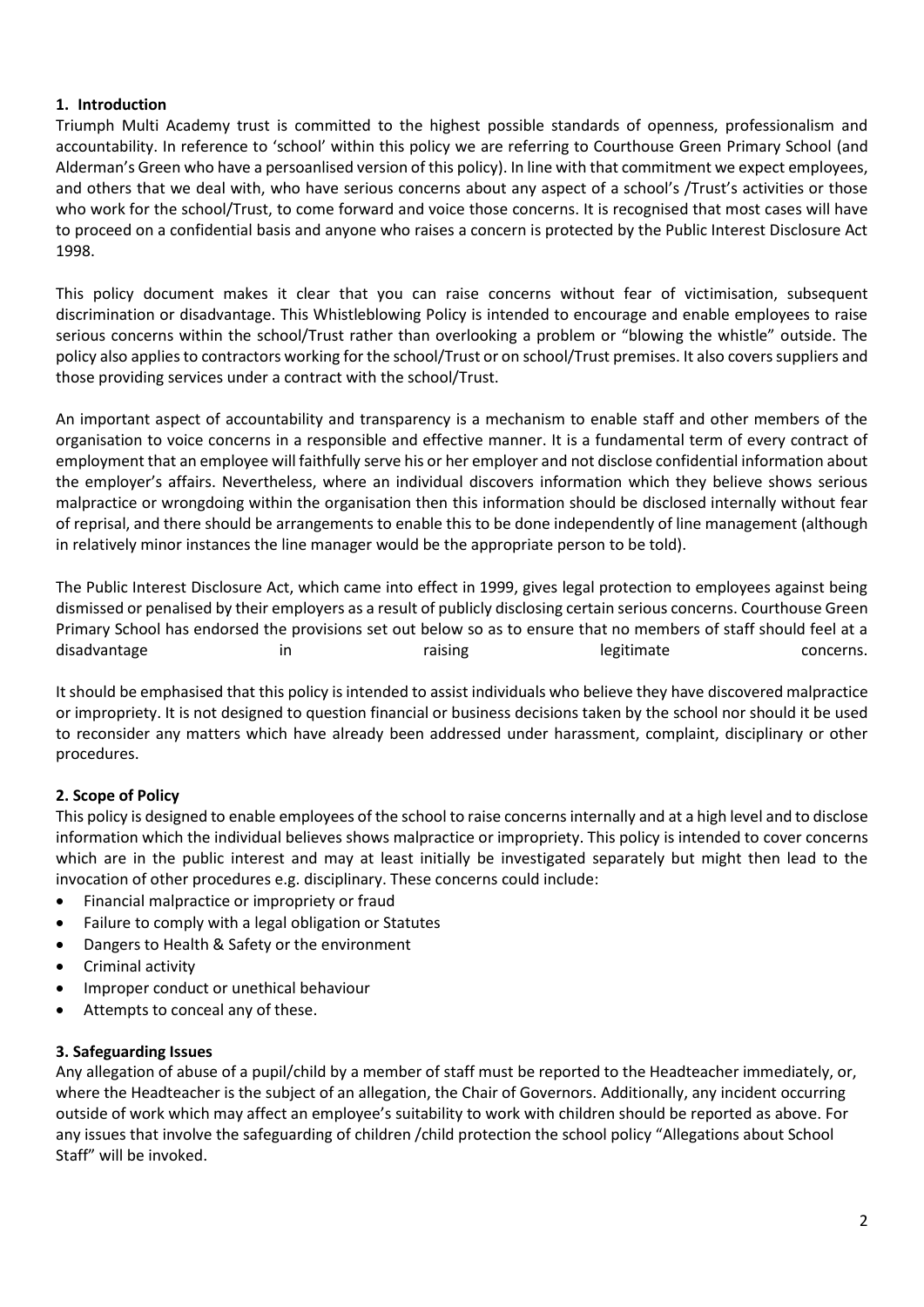# **Ofsted**

Anybody who has a whistleblowing concern about **services or practice in any local authority** can use Ofsted's Whistleblowing Hotline or email address, including

- employees and former employees of local authorities
- agency staff currently and formerly working within a local authority
- current and former employees of local authority or independently run children's homes
- volunteers and workers from the voluntary sector in local authority educational or care settings
- foster carers or adopters
- employees within secure provision for children and young people
- workers in non local authority services that are regulated and inspected by Ofsted
- Ofsted employees in receipt of whistleblowing disclosures from any of the above.

# **Using the Ofsted Whistleblowing Hotline for safeguarding issues:**

Ofsted's dedicated Whistleblowing Hotline (0300 1233155) is staffed from 8am to 6pm Monday to Friday. Whistleblowing disclosures can also be submitted to Ofsted by email to the Ofsted whistleblowing team [\(whistleblowing@ofsted.gov.uk\)](mailto:whistleblowing@ofsted.gov.uk) or by post to:

WBHL Ofsted Royal Exchange Building St Ann's Square Manchester M2 7LA

# **4. Safeguards for staff**

# **Protection**

This policy is designed to offer protection to those employees of the school who disclose such concerns provided the disclosure is made:

- in good faith
- in the reasonable belief of the individual making the disclosure that it tends to show malpractice or impropriety and if they make the disclosure to an appropriate person (see below). It is important to note that no protection from internal disciplinary procedures is offered to those who choose not to use the procedure. In an extreme case malicious or wild allegations could give rise to legal action on the part of the persons complained about.

# **5. Confidentiality**

The school will treat all such disclosures in a confidential and sensitive manner. The identity of the individual making the allegation may be kept confidential so long as it does not hinder or frustrate any investigation. However, the investigation process may reveal the source of the information and the individual making the disclosure may need to provide a statement as part of the evidence required. The trust will make every effort to protect the identity of the individual and will not disclose without their consent.

#### **6. Anonymous Allegations**

This policy encourages individuals to put their name to any disclosures they make. Concerns expressed anonymously are much less credible, but they may be considered at the discretion of the school.

In exercising this discretion, the factors to be taken into account will include:

- The seriousness of the issues raised
- The credibility of the concern
- The likelihood of confirming the allegation from attributable sources

#### **7. Untrue Allegations**

If an individual makes an allegation in good faith, which is not confirmed by subsequent investigation, no action will be taken against that individual. In making a disclosure the individual should exercise due care to ensure the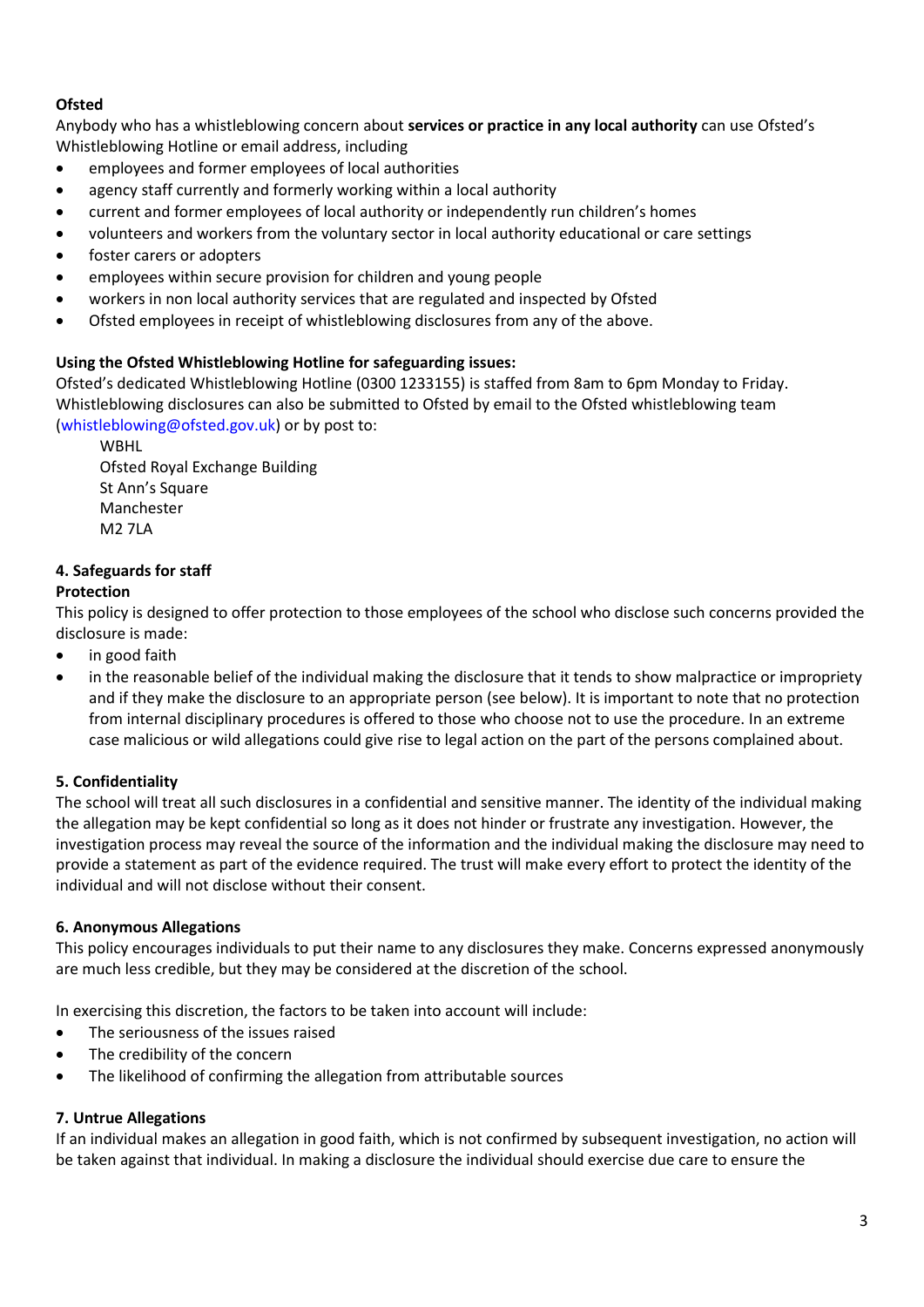accuracy of the information. If, however, an individual makes malicious or vexatious allegations, and particularly if he or she persists with making them, disciplinary action may be taken against that individual.

# **8. Procedures for Making a Disclosure**

On receipt of a complaint of malpractice, the member of staff who receives and takes note of the complaint, must pass this information as soon as is reasonably possible, to the appropriate designated investigating officer as follows:

- Complaints of malpractice will be investigated by the Headteacher unless the complaint is against the Headteacher or is in any way related to the actions of the Headteacher. In such cases, the complaint should be passed to the Chair of Governors.
- In the case of a complaint, which is any way connected with but not against the Headteacher, the Chair of Governors will nominate a Senior Manager to act as the alternative investigating officer.
- Complaints against the Headteacher should be passed to the Chair of Governors who will nominate an appropriate investigating officer.
- The complainant has the right to bypass the line management structure and take their complaint direct to the Chair of Governors. The Chair of Governors has the right to refer the complaint back to management if he/she feels that the management without any conflict of interest can more appropriately investigate the complaint.

Should none of the above routes be suitable or acceptable to the complainant, then the complainant may approach one of the bodies mentioned in the following paragraph. They can advise the complainant on the implications of the legislation and the possible internal and external avenues of complaint open to them: Blowing the whistle to the relevant prescribed person(s)

In general if a worker makes a disclosure to an external body they may lose their whistleblowing rights and protections. There are some exceptions to this however, known as **prescribed people and bodies**. A full list of such people and bodies can be downloaded a[t https://www.gov.uk/government/publications/blowing-the-whistle-list-of](https://www.gov.uk/government/publications/blowing-the-whistle-list-of-prescribed-people-and-bodies--2/whistleblowing-list-of-prescribed-people-and-bodies)[prescribed-people-and-bodies--2/whistleblowing-list-of-prescribed-people-and-bodies](https://www.gov.uk/government/publications/blowing-the-whistle-list-of-prescribed-people-and-bodies--2/whistleblowing-list-of-prescribed-people-and-bodies)

The list includes, but is not limited to, the following:

- The police
- The DfE/ESFA
- Member of Parliament
- National Audit office
- Health and Safety Executive

If there is evidence of criminal activity then the investigating officer should inform the police. The school will ensure that any internal investigation does not hinder a formal police investigation.

#### **9. Timescales**

Due to the varied nature of these sorts of complaints, which may involve internal investigators and / or the police, it is not possible to lay down precise timescales for such investigations. The investigating officer should ensure that the investigations are undertaken as quickly as possible without affecting the quality and depth of those investigations. The investigating officer, should as soon as practically possible, send a written acknowledgement of the concern to the complainant and thereafter report back to them in writing the outcome of the investigation and on the action that is proposed. If the investigation is a prolonged one, the investigating officer should keep the complainant informed, in writing, as to the progress of the investigation and as to when it is likely to be concluded. All responses to the complainant should be in writing and sent to their home address.

#### **10. Investigating Procedure**

The investigating officer should follow these steps:

- Full details and clarifications of the complaint should be obtained.
- The investigating officer should inform the member of staff against whom the complaint is made as soon as is practically possible. The member of staff will be informed of their right to be accompanied by a trade union or other representative at any future interview or hearing held under the provision of these procedures.